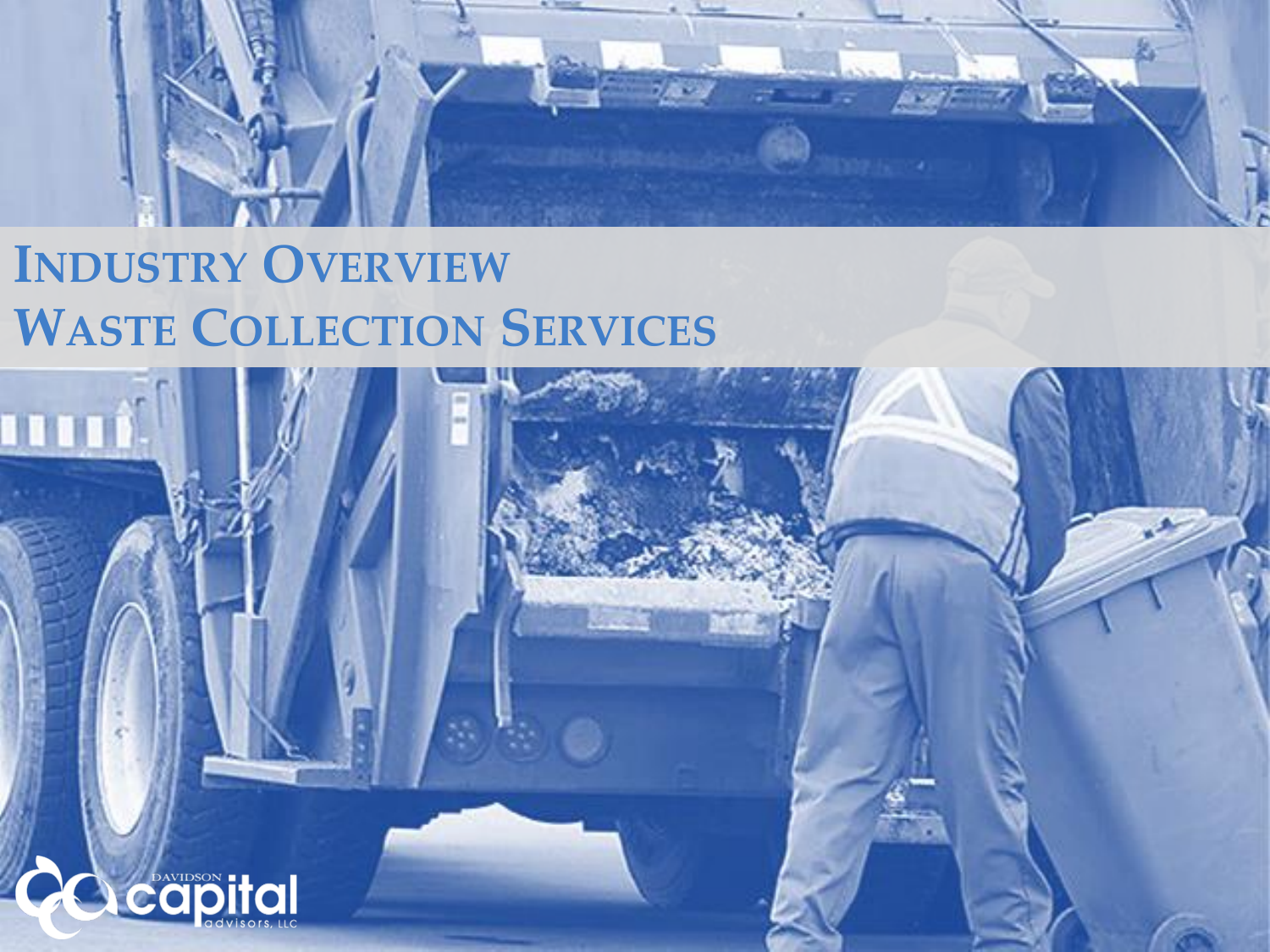## WASTE COLLECTION INDUSTRY KEY TAKEAWAYS

#### ❑ **Industry Performance**

- The waste collection services industry benefits directly from increasing industrial, construction, and commercial business activity. The primary objective of the industry is to collect and transport waste of consumers; hence the industry's revenue depends on the amount of waste produced. Residential waste during the pandemic has remained relatively stable, while commercial business activity has slowed due to COVID-19.
- Communities have pushed for landfill sites located further from urban centers. Thus, more fuel consumption is required to transport waste and has ultimately reduced earnings. Vehicles for waste collection are among the least efficient forms of transportation. Alternative sources such has natural gas, biofuels, and battery electric technology have come into play to reduce fuel costs.
- The total industry revenue is \$51.7B as of 2020 with an operating margin of 8.3%. There are an estimated 8,051 waste collection businesses in the U.S. The CAGR of the industry over the next 5 years is 1.4%.

#### ❑ **Trends**

- Government regulation and consumer opinion has pushed for greater capabilities in recycling services. Recycled solid waste grew from 28.5% in 2000 to 35.2% in 2017.
- A rebounding economy will boost consumer and business spending and therefore will increase demand for waste services.
- Operating costs are likely to increase as companies transition to sustainable processes.
- Industry heavy weights have looked to reduce labor costs by transitioning to single-driver trucks equipped with an automated side loader (ASL).

#### ❑ **Market Outlook**

The industry is expected to grow in the coming years as waste generation increases in residential and commercial sectors. Additionally, anticipated implementation of more sustainable operations and joint efforts with recycling and renewable energy affiliates will occur. These practices will allow companies to raise prices for their services and retain a higher profit after costly installation.

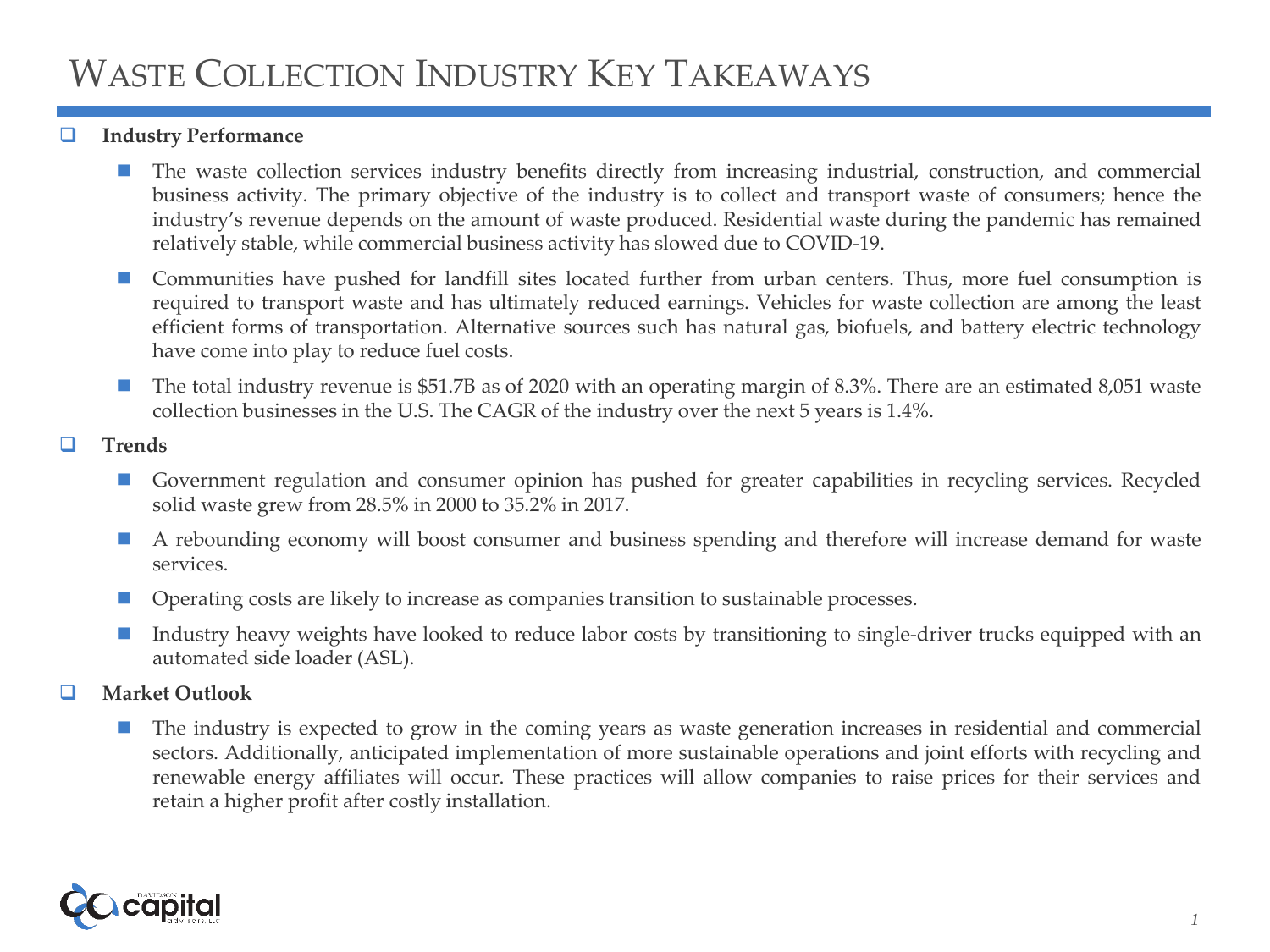## INDUSTRY AT A GLANCE



apital

*2*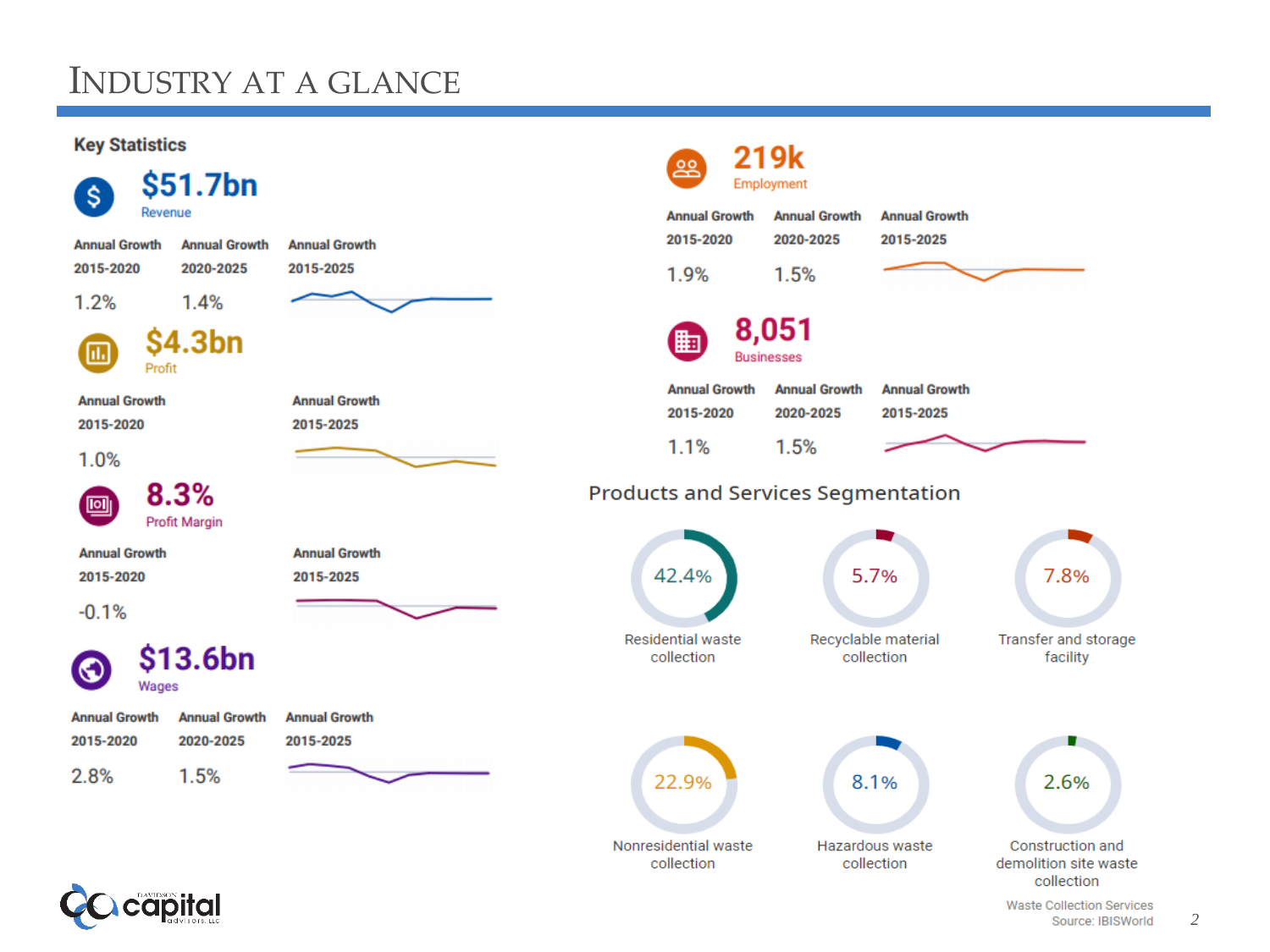## INDUSTRY AT A GLANCE



#### **SWOT**

## **STRENGTHS**

Low Imports High Profit vs. Sector Average **Low Customer Class Concentration Low Product/Service Concentration** High Revenue per Employee

## **WEAKNESSES**

Low & Steady Level of Assistance **High Competition High Capital Requirements** 

## **OPPORTUNITIES**

 $\Omega$ 

High Revenue Growth (2020-2025) Price of diesel

## **THREATS**

Low Revenue Growth (2005-2020) Low Revenue Growth (2015-2020) **Low Outlier Growth Low Performance Drivers** Population

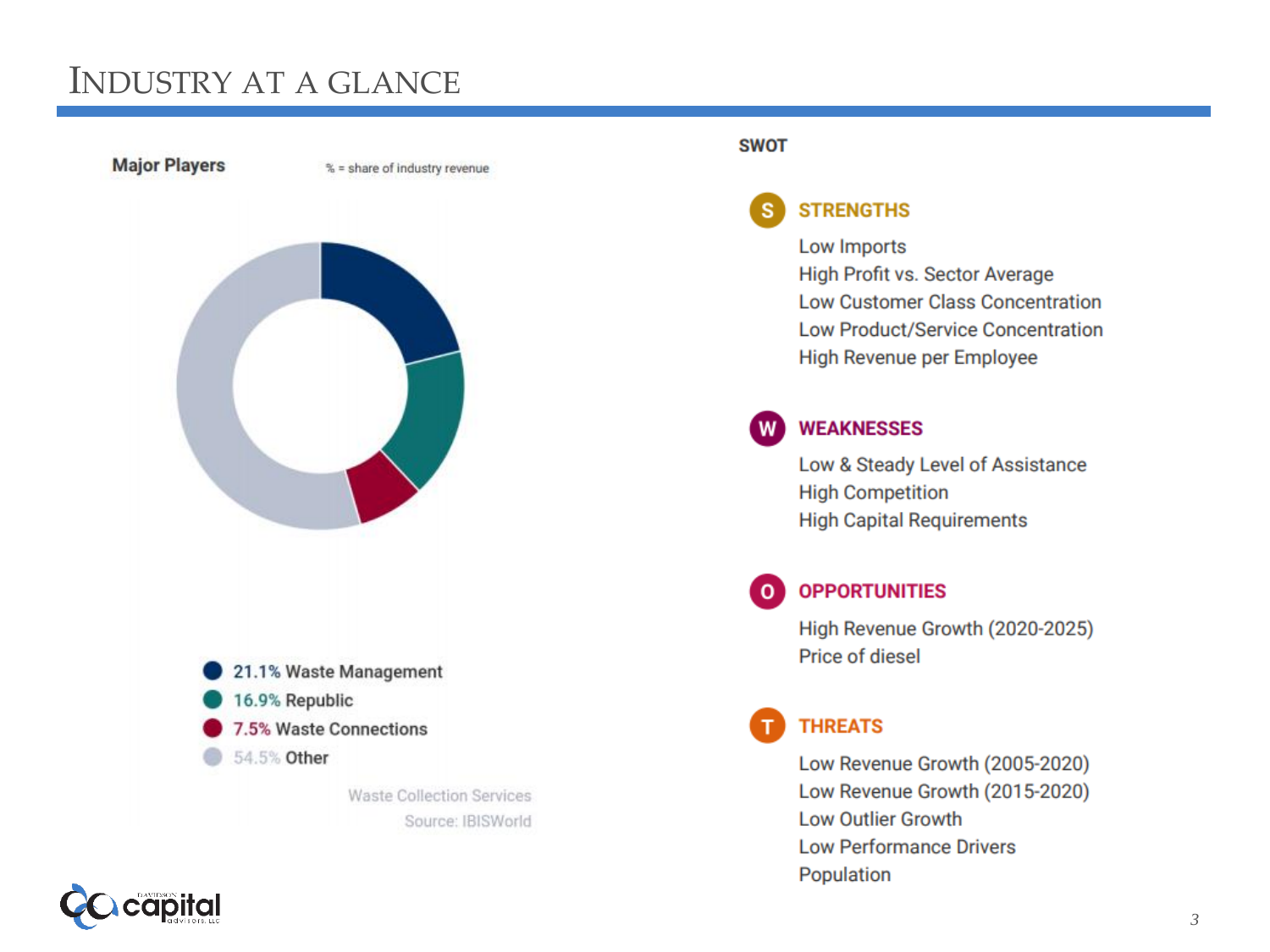|                                                                  |                    |                            |                      |                   |                         |            |              | <b>Multiples</b>                 |
|------------------------------------------------------------------|--------------------|----------------------------|----------------------|-------------------|-------------------------|------------|--------------|----------------------------------|
| <b>Company Name</b>                                              | <b>Share Price</b> |                            | <b>52 Week Range</b> | <b>Market Cap</b> | <b>Enterprise Value</b> |            | <b>Sales</b> | TTM EV/ TTM EV/<br><b>EBITDA</b> |
| <b>Waste Management</b>                                          | \$.                | 113.90                     | 85.34-126.79         | \$48,750,000      | $\mathsf{S}$            | 58,470,000 | 3.8x         | 14.3x                            |
| <b>Republic Services</b>                                         | \$                 | 93.11                      | 65.37-103.79         | \$29,900,000      | <b>S</b>                | 38,520,000 | 3.8x         | 13.7x                            |
| <b>Waste Connections</b>                                         | \$                 | 101.40                     | 70.87-111.04         | \$27,070,000      | S.                      | 31,070,000 | 5.7x         | 26.8x                            |
| <b>Casella Waste Systems</b>                                     | \$                 | 57.66                      | 34.35-63.58          | 2,800,000<br>Š.   | S.                      | 3,390,000  | 4.6x         | 24.3x                            |
| <b>Stericycle</b>                                                | \$                 | 69.03                      | 67.01-69.24          | \$6,310,000       | S                       | 8,650,000  | 2.6x         | 305.7x                           |
| <b>Clean Harbors</b>                                             | \$                 | 80.96                      | 80.51-82.00          | 4,630,000<br>Š.   | \$                      | 5,800,000  | 1.7x         | 11.3x                            |
| *All values in thousands, except for share prices and multiples. | Low                | \$                         | 3,390,000            | 1.7x              | 11.3x                   |            |              |                                  |
| *Share price and 52-week range as of 1/26/21                     | <b>Median</b>      | $\ket{\boldsymbol{\zeta}}$ | 19,860,000           | 3.8x              | 19.3x                   |            |              |                                  |
|                                                                  |                    |                            |                      | <b>High</b>       | \$                      | 58,470,000 | 5.7x         | 305.7x                           |















WASTE CONNECTIONS, INC.

*4*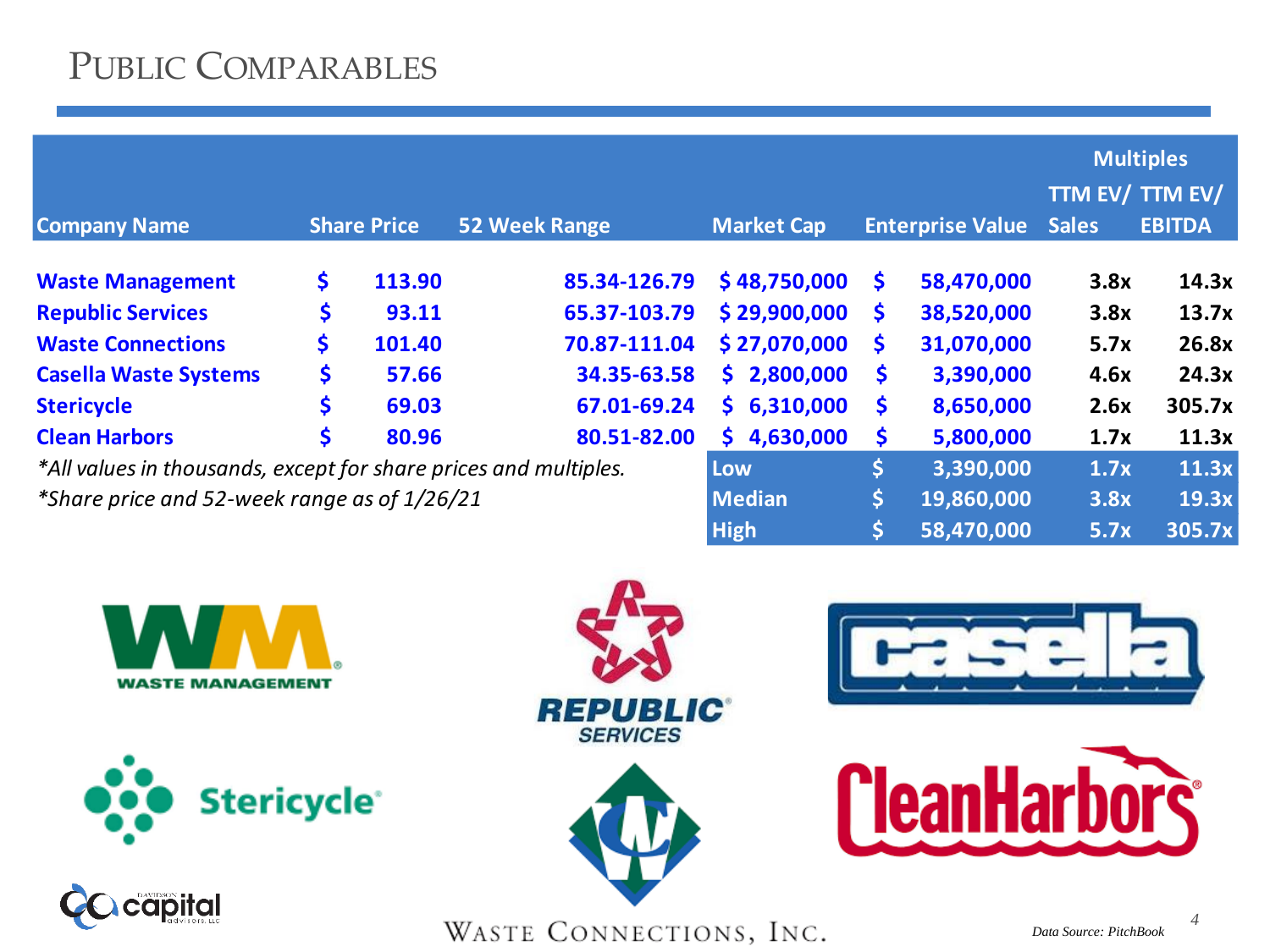|                          | <b>TTM Data</b>           |               |              |             |                                              |                |                                           |              |          |
|--------------------------|---------------------------|---------------|--------------|-------------|----------------------------------------------|----------------|-------------------------------------------|--------------|----------|
| <b>Company Name</b>      | <b>Sales</b>              | <b>EBITDA</b> | <b>Gross</b> | <b>EBIT</b> | <b>EBITDA</b><br><b>Margin Margin Margin</b> | <b>Revenue</b> | <b>Full-Time</b><br>Growth% Employees FTE |              | Revenue/ |
|                          |                           |               |              |             |                                              |                |                                           |              |          |
| <b>Waste Management</b>  | \$15,455,000              | \$4,090,000   | 38.6%        | 16.3%       | 26.5%                                        | $-2.9%$        | 44,900                                    | $\mathsf{S}$ | 344.21   |
| <b>Republic Services</b> | \$10,157,100              | \$2,810,200   | 39.4%        | 15.7%       | 27.7%                                        | $-0.9%$        | 36,000                                    | $\mathsf{S}$ | 282.14   |
| <b>Waste Connections</b> | 5,409,699<br>$\mathsf{S}$ | \$1,158,735   | 40.0%        | 7.7%        | 21.4%                                        | 2.3%           | 18,204                                    | $\zeta$      | 297.17   |
| Casella Waste Systems    | \$<br>743,290             | \$<br>139,570 | 31.6%        | 7.0%        | 18.8%                                        | 6.0%           | 2,500                                     | $\zeta$      | 297.32   |
| Stericycle               | \$.<br>3,308,900          | \$<br>28,300  | 35.5%        | $-7.4%$     | 0.9%                                         | $-16.1%$       | 19,500                                    | Ŝ.           | 169.69   |
| <b>Clean Harbors</b>     | 3,399,389<br>\$.          | \$<br>515,547 | 30.2%        | 6.3%        | 15.2%                                        | $-5.3%$        | 14,400                                    | \$           | 236.07   |
| Low                      | \$<br>743,290             | Ś<br>28,300   | 30.2%        | $-7.4%$     | 0.9%                                         | $-16.1%$       | 2,500                                     | \$           | 169.69   |
| Median                   | 4,404,544                 | \$<br>837,141 | 37.0%        | 7.3%        | 20.1%                                        | $-1.9%$        | 18,852                                    | \$           | 289.66   |
| <b>High</b>              | \$15,455,000              | \$4,090,000   | 40.0%        | 16.3%       | 27.7%                                        | 6.0%           | 44,900                                    | S            | 344.21   |

*All values in thousands, except for Full-Time Employees*

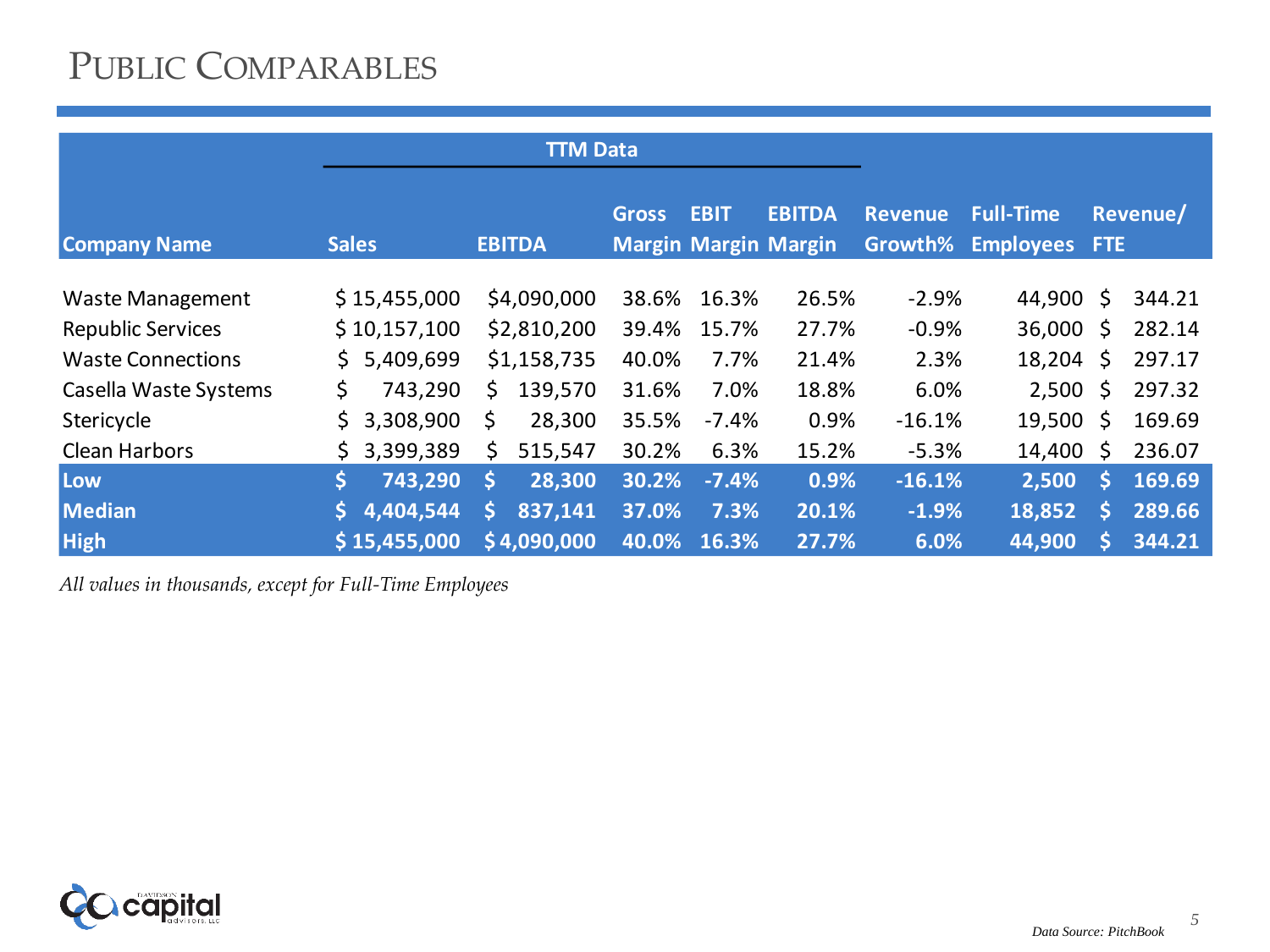## DCA WASTE COLLECTION INDEX VS. S&P 500





*DCA Waste Collection Index: WM, WCN, CWST, SRCL, CLH, RSG*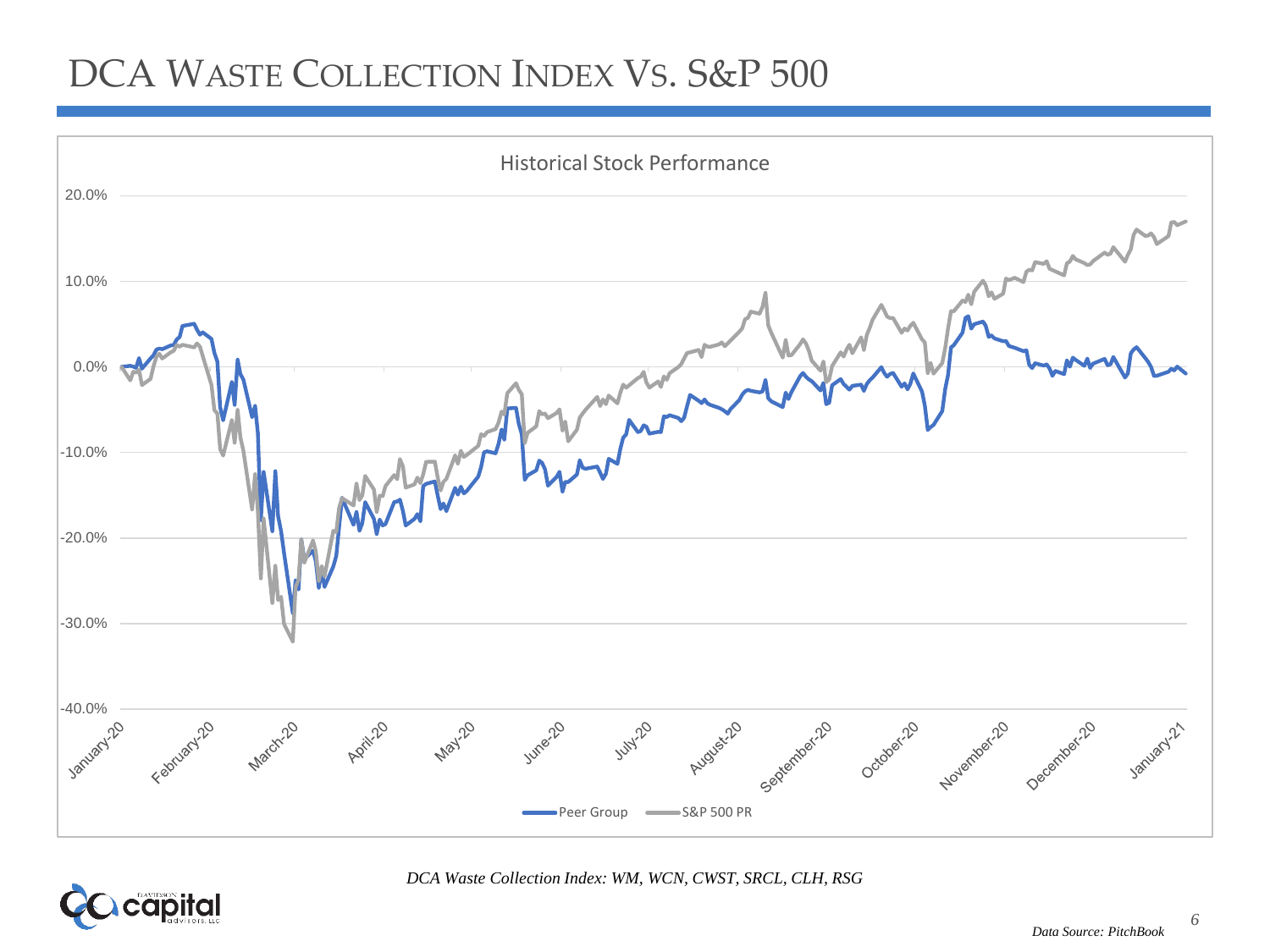## RECENT PRIVATE TRANSACTIONS

| <b>Date</b> | <b>Target Description</b>              | <b>Deal Value</b> | <b>EBITDA</b>    | <b>Revenue</b> |      | DV/EBITDA DV/Revenue |
|-------------|----------------------------------------|-------------------|------------------|----------------|------|----------------------|
| 16-Jun-2020 | <b>Scrap Metal and Waste Hauling</b>   | \$750,000         | \$137,031        | \$3,837,169    | 5.5x | 0.2x                 |
| 05-May-2020 | Dumpster Roll-Off Rental Business      | 160,000           | 86,580           | 151,127        | 1.8x | 1.1x                 |
| 29-Sep-2017 | <b>Trash Hauling</b>                   | 169,000           | 57,882           | 136,604        | 2.9x | 1.2x                 |
| 15-Feb-2017 | Garbage and Recycling Disposal Service | 40,852,000        | 7,537,867        | 20,782,287     | 5.4x | 2.0x                 |
| 11-Mar-2016 | <b>Truck Hauling</b>                   | 1,000,000         | 538,776          | 3,836,125      | 1.9x | 0.3x                 |
|             |                                        |                   |                  |                |      |                      |
|             |                                        |                   | Low <sub>1</sub> | 136,604        | 1.8x | 0.2x                 |

**Median \$ 3,836,125 2.9x 1.1x High \$ 20,782,287 5.5x 2.0x**

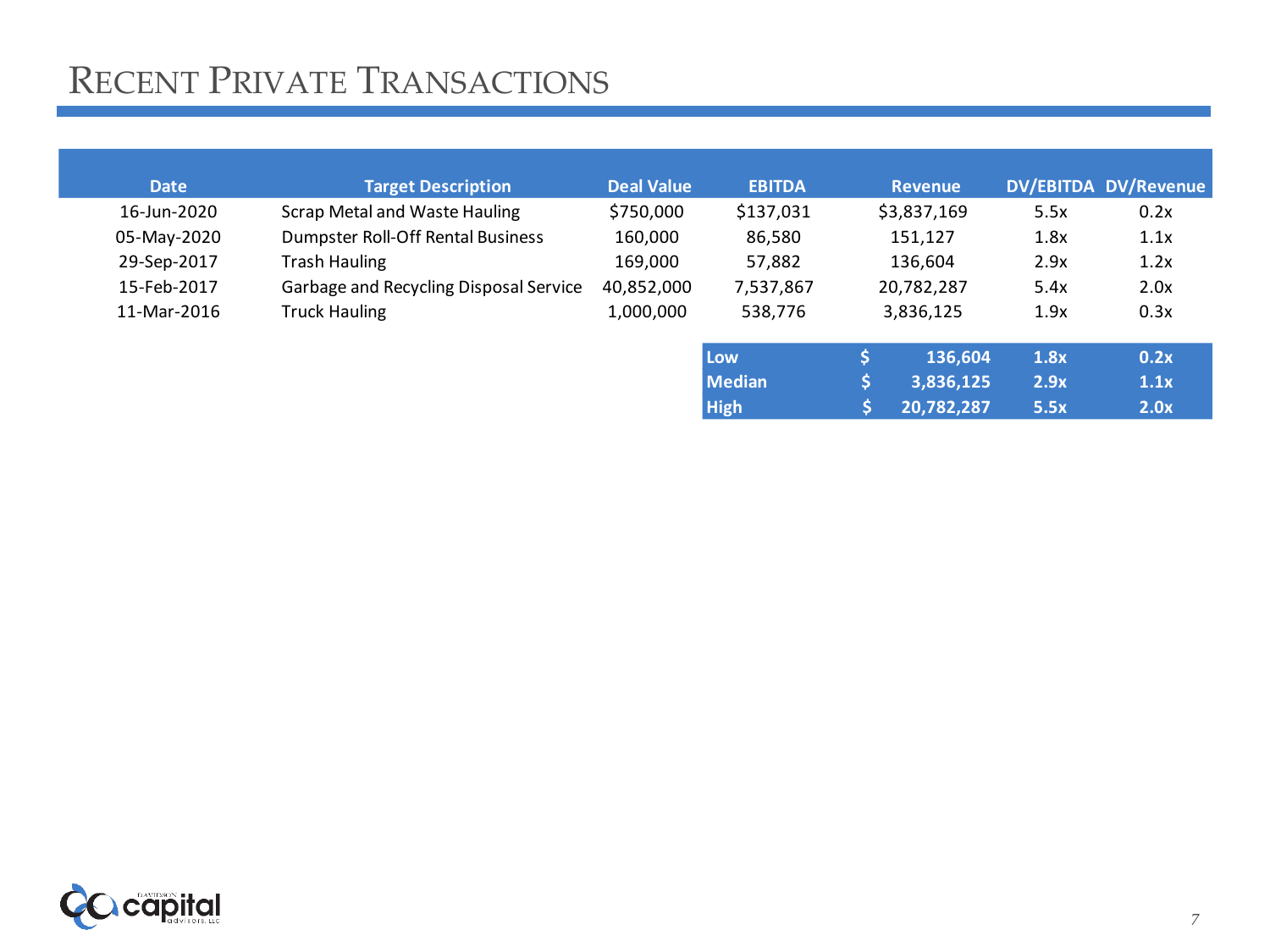## RECENT PUBLIC TRANSACTIONS

| <b>Deal Date</b>      | <b>Investors</b>                                | Target                                             | <b>Target State</b> | <b>Type</b>        | <b>Notes</b>                                                                                                                                         |
|-----------------------|-------------------------------------------------|----------------------------------------------------|---------------------|--------------------|------------------------------------------------------------------------------------------------------------------------------------------------------|
|                       | 01-Jul-2020 Valet Living                        | <b>Skinner Waste Solutions</b>                     | Florida             | Solid Waste        | Sinner Waste provides doorstep trash removal and<br>recycling services                                                                               |
|                       | 29-Jun-2020 Modern Disposal<br>Services         | Republic Services (Western New York<br>Operations) | New York            | Solid Waste        | Republic Services' Western NY operations service<br>over 2,000 customers                                                                             |
|                       | 24-Jun-2020 GFL Environmental                   | Waste Management (Divestitures)                    | Texas               | Solid Waste        | The divestitures are expected requirements by the<br>DOJ due to WM's acquisition of Advanced Disposal                                                |
| 17-Jun-2020 Clairvest |                                                 | Arrowhead Environmental Partners                   | Alabama             | Specialty<br>Waste | Owns and leases disposal infrastructure assets for<br>waste-by-rail disposal solutions                                                               |
|                       | 12-Jun-2020 Kinderhook<br>Industries            | <b>EcoSouth Services</b>                           | Alabama             | Solid Waste        | EcoSouth provides transpiration and disposal<br>services for non-hazardous solid and liquid<br>industrial waste in Mississippi, Alabama, and Florida |
| 10-Jun-2020 Chemtron  |                                                 | Vexor Technology                                   | Ohio                | Specialty<br>Waste | Provides non-hazardous waste processing services<br>for alternative energy products                                                                  |
| 06-Apr-2020 Harsco    |                                                 | Stericycle (Environmental Solutions<br>Business)   | Illinois            | Specialty<br>Waste | Environmental Solutions business operates waste<br>transportation and processing solutions                                                           |
| 04-Mar-2020 Waste Pro |                                                 | Resourceful Environmental Services                 | Mississippi         | Solid Waste        | Based out of Ripley, MS, provides solid waste<br>services                                                                                            |
|                       | 13-Feb-2020 Waste Management Miller Sanitation  |                                                    | Minnesota           | Solid Waste        | Provides waste collection services southwestern and<br>central Minnesota                                                                             |
|                       | 03-Feb-2020 Republic Services                   | Prineville Disposal                                | Oregon              | Solid Waste        | Prineville Disposal services about 7,000 customers in<br>central Oregon                                                                              |
|                       | 08-Jan-2020 TAS & BluePoint<br>Capital Partners | Specialized Waste Systems                          | Texas               | Specialty<br>Waste | Provider of waste management solutions in<br>Channelview, TX                                                                                         |
|                       | 04-Dec-2019 Indorama Ventures                   | Green Fiber International (GFI)                    | California          | Specialty<br>Waste | GFI is a recycling provider, focusing on polyethylene<br>terephthalate (PET)                                                                         |

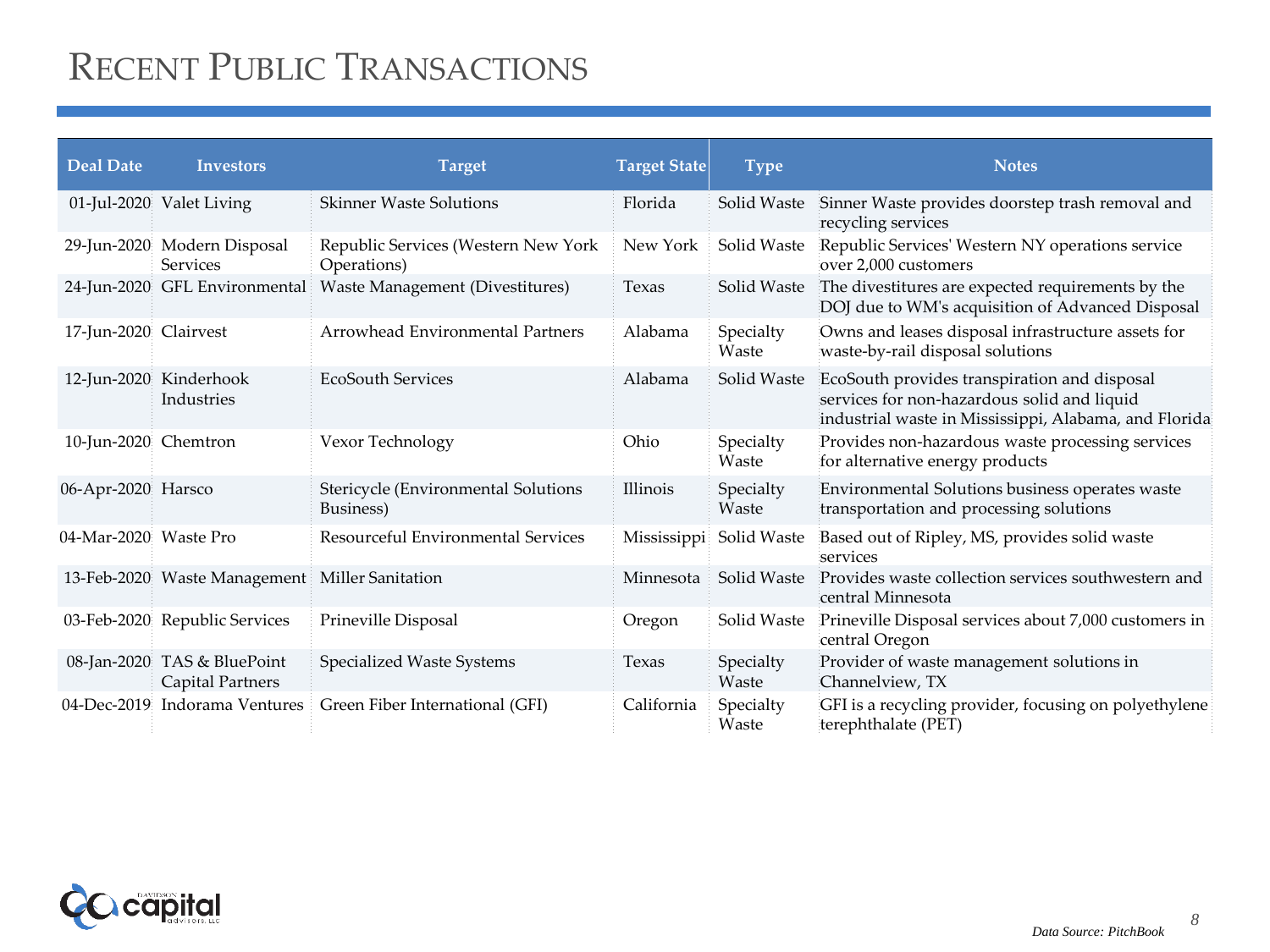## OPERATING METRICS



EBIT

Revenue Growth



Gross Profit



**apital:** 

Republic

Waste Connections

EBIT % Median

Casella Waste Stericycle Clean

Harbors

Systems

Management Services

Waste

-10.0%

-5.0%

0.0%

5.0%

10.0%

15.0%

20.0%

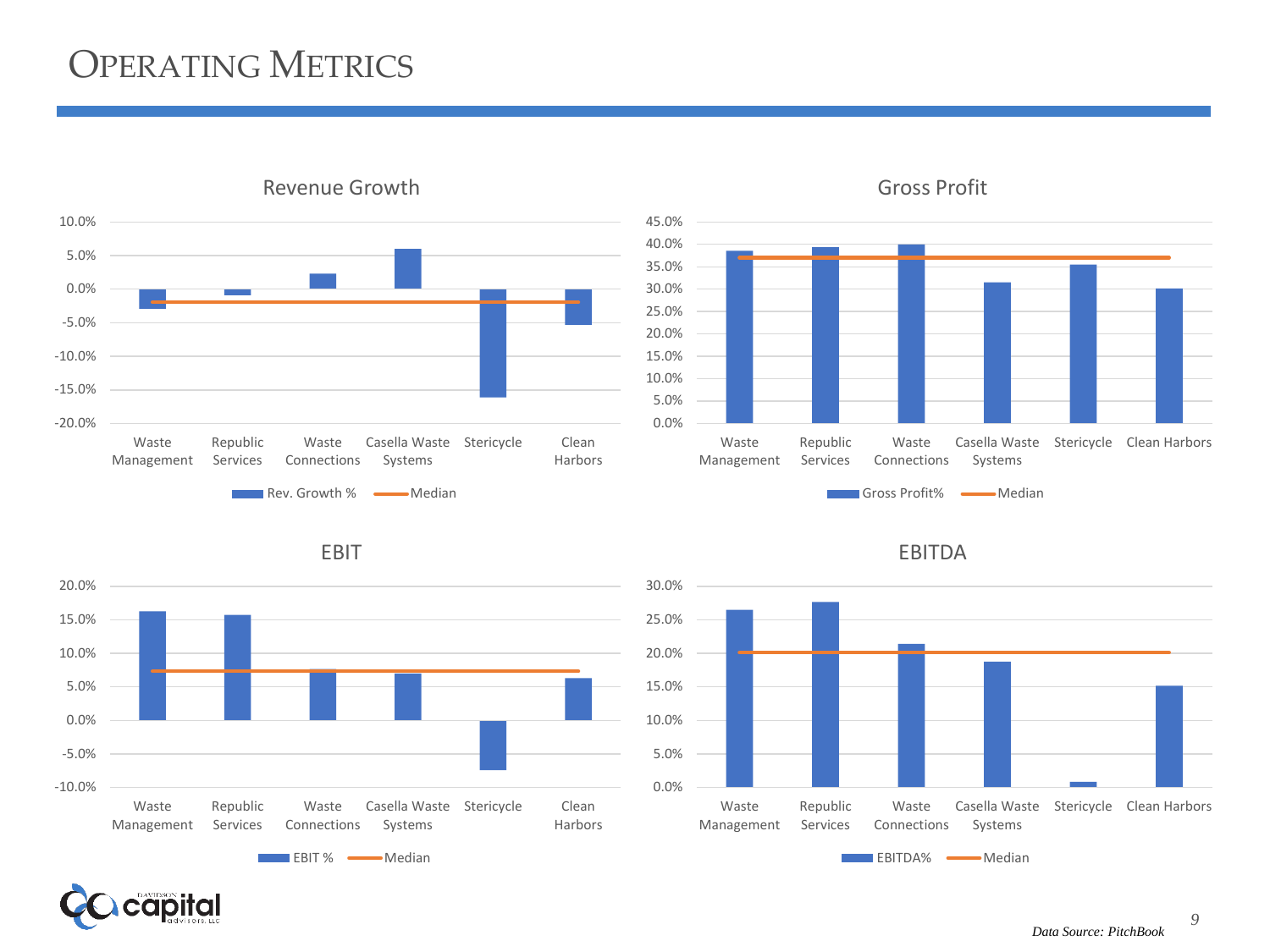## RATIO ANALYSIS



0

Waste Management Republic Services

Waste Connections

AP Days **Wedian AP** 

Casella Waste Systems

*1* Revenue per Employee



Waste Management Republic Services

Waste Connections Casella Waste Systems

AR Days Median AR

Stericycle Clean Harbors

0



Stericycle Clean Harbors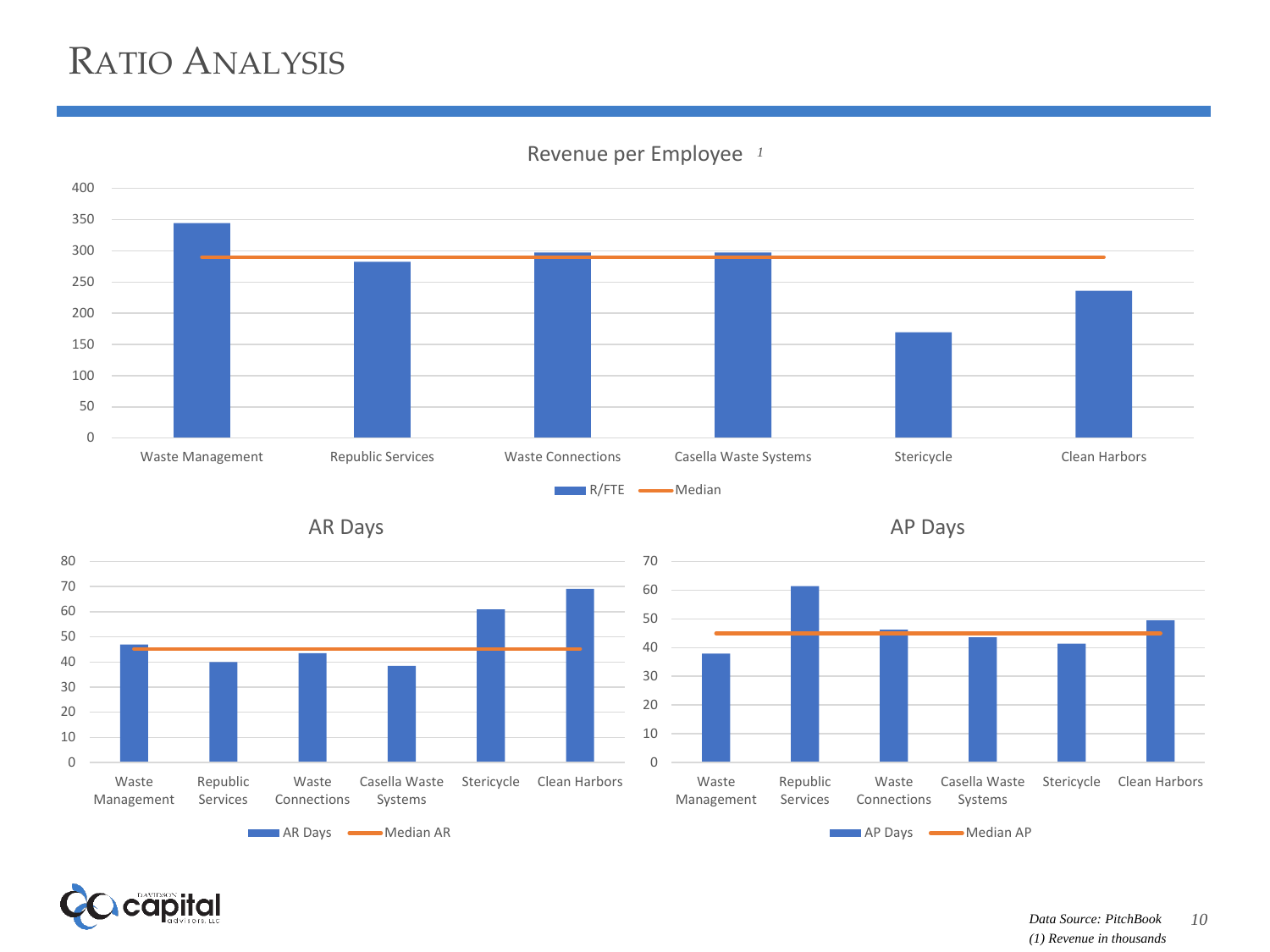## VALUATION TRENDS







apital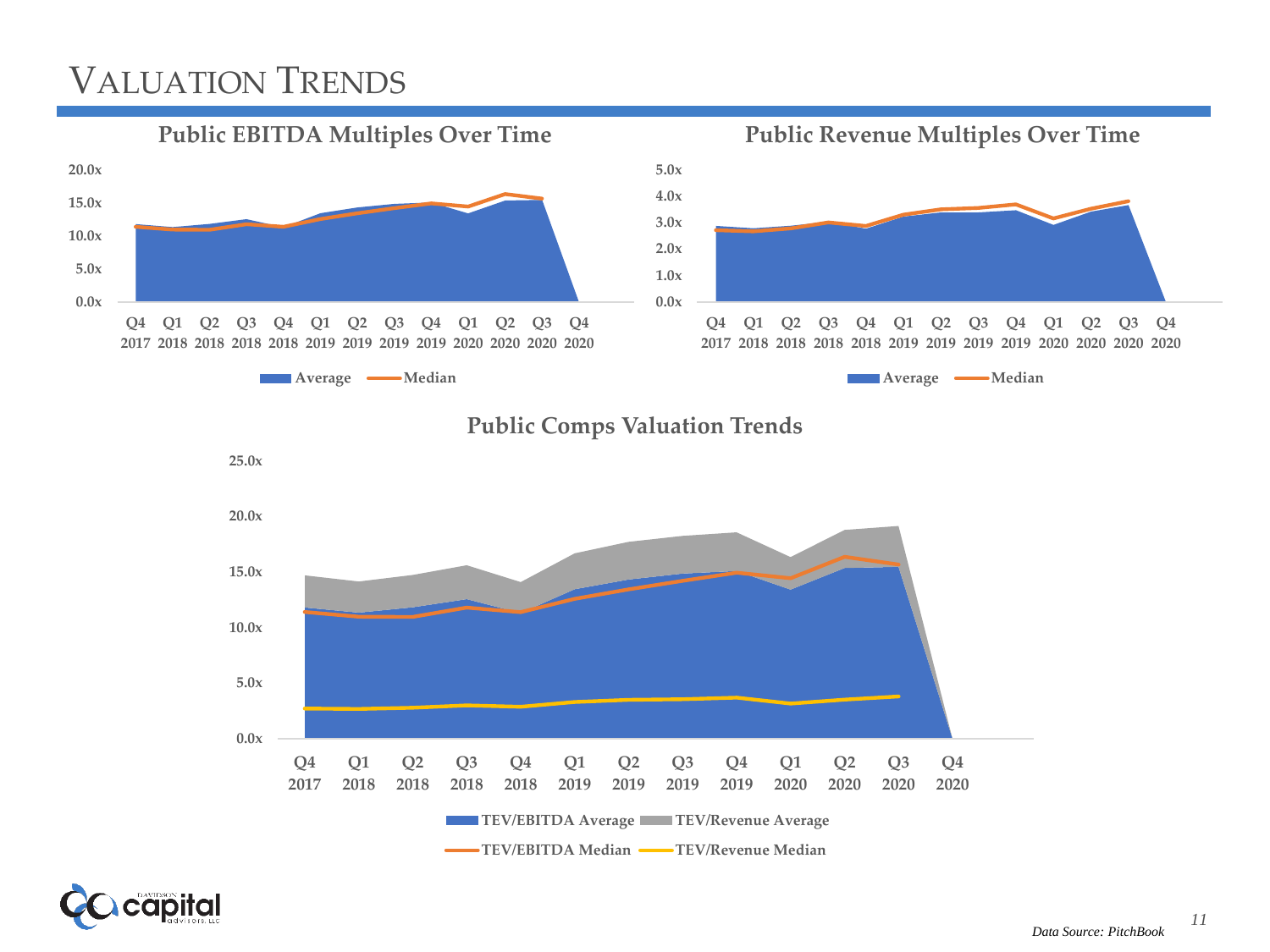#### Waste Management (NYS: WM)

Waste Management is the largest waste-collection company in the United States with over 21% market share. The Houstonbased company offers waste collection, disposal, incineration, and other services. The firm's customer base by revenue is 41.3% commercial customers, 28.5% industrial/construction customers, and 15.5% residential customers, and waste collection accounted for 66.3% of its total revenue in 2019. The company operates over 200 landfill sites and over 300 transfer and storage facilities.

Waste Management has been active in the M&A market in recent years. The firm acquired Deffenbaugh Industries in March of 2015 and acquired Advanced Disposal in April 2019 for \$4.57B.



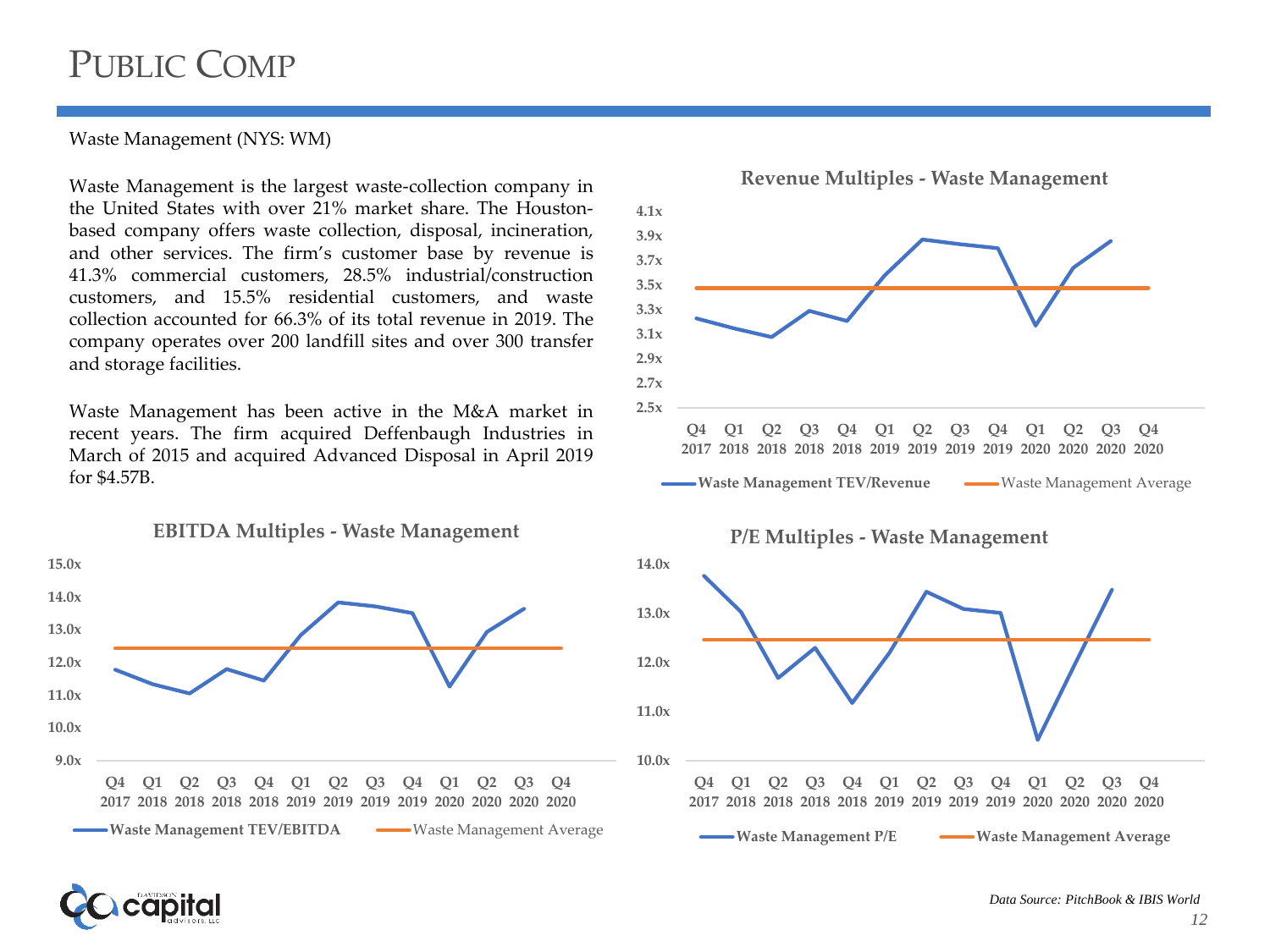#### Republic Services (NYS: RSG)

Republic Services is headquartered in Phoenix and is the secondlargest waste management firm in the US with 16.9% market share. Company operations include 189 landfills, 79 recycling facilities, 212 transfer stations, and over 16,000 service trucks. The company operates in 41 states and Puerto Rico.

In February 2015, the company acquired Tervita's US-based operations, and acquired ReCommunity Holdings II (recycling and processing services) in October 2017. The company spent \$463.6M on acquisitions in 2019.





**Republic Services P/E Republic Services Average** 



**EBITDA Multiples - Republic Service**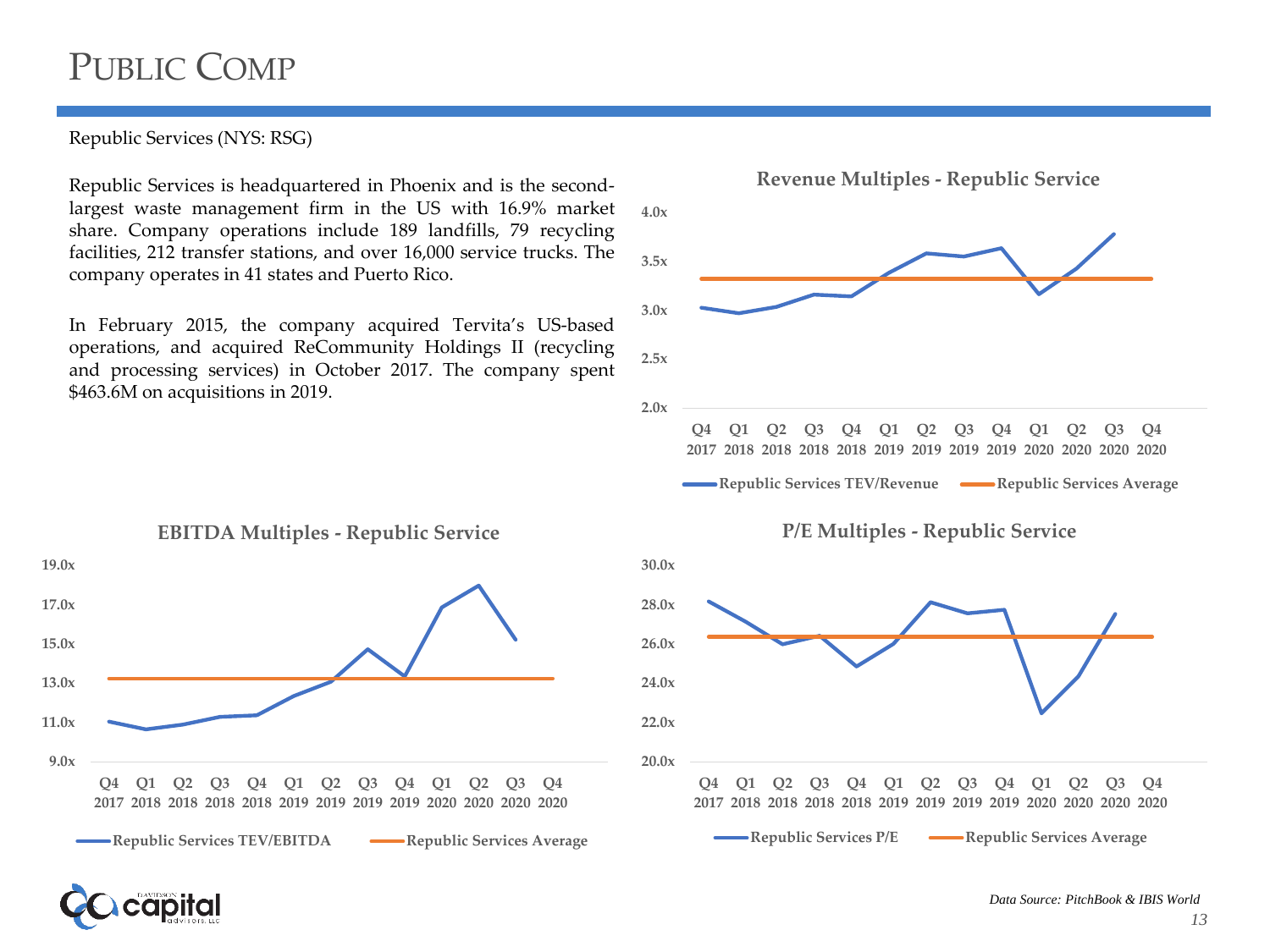#### Waste Connections (NYS: WCN)

Waste Connections was founded in 1997 and holds 7.5% of the waste collection market share. Services include recycling, transfer, disposal, and solid waste collection in the US and Canada. Waste Connections employs over 18,000 individuals, operates 300 solid waste collection facilities, 87 landfills, and 66 recycling facilities.

The company's revenue has 20.6% from 2015-2020 due to the acquisition of Progressive Waste Solutions in June 2016. Waste Connections acquired American Disposal Services in December 2018, adding an additional 400,000 customers in Colorado, Georgia, Maryland, and Virginia.







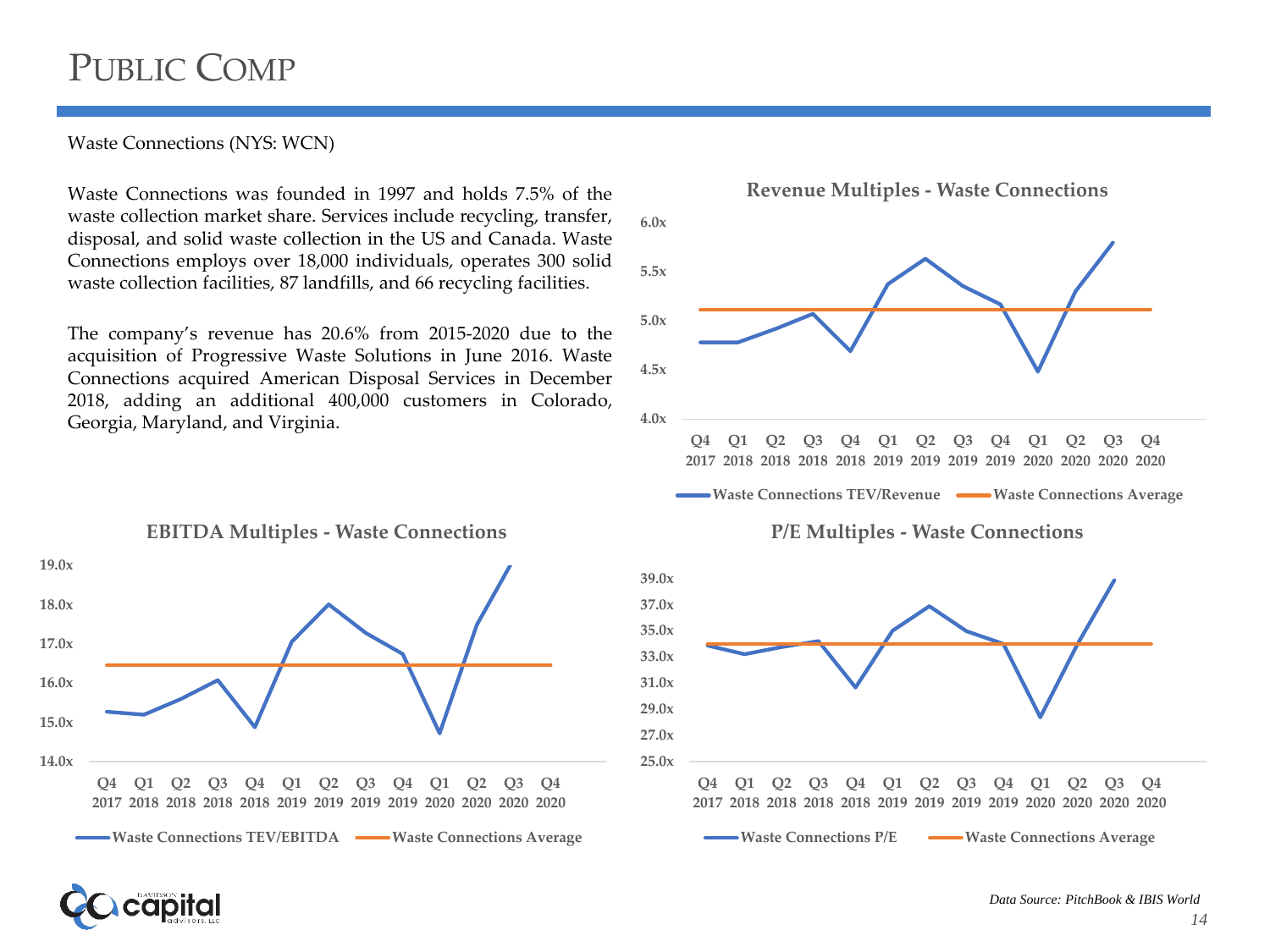#### Casella Waste Systems (NAS: CWST)

Casella provides solid waste removal for commercial, municipal, industrial, and residential consumers. A few of the company services include recycling, waste collection, and specialty waste services. The firm operates 43 solid waste collection operations, 58 transfer stations, and 20 recycling facilities.

The company has grown through acquisitions, spending \$82.2M on 9 acquisitions in 2019. In January 2019, Casella raised \$91.5M in a secondary public offering.

**EBITDA Multiples - Casella Waste Systems** 





**P/E Multiples - Casella Waste Systems**



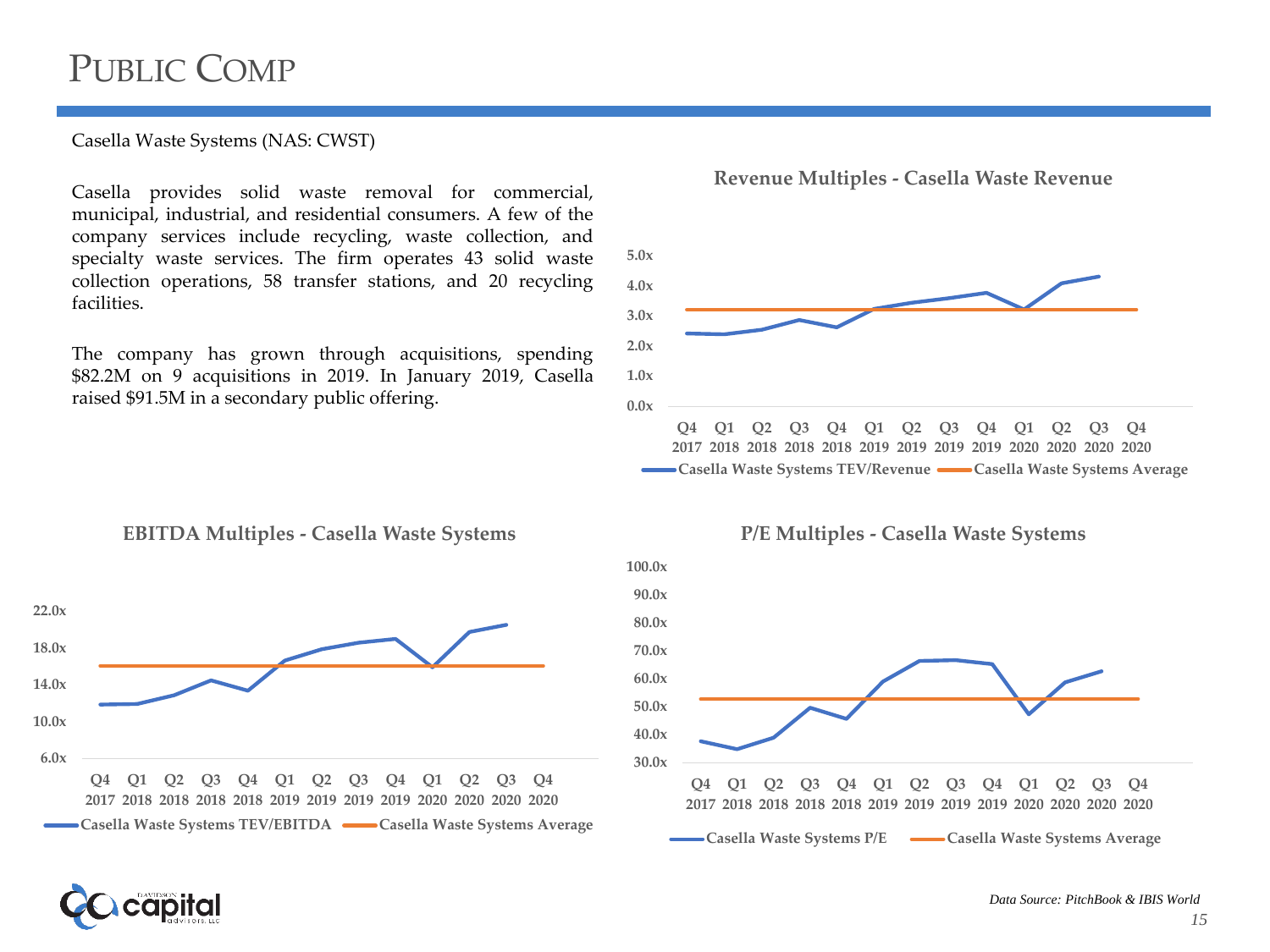#### Stericycle (NAS: SRCL)

Stericycle headquarters is in Lake Forest, Illinois and is the largest medical waste-management company in the US. Working with hazardous waste is more profitable than working with standard waste; however, there are additional safety factors in operations. The firm focuses on waste in the healthcare industry and primarily hospitals and physician offices.

Stericycle has grown predominately through acquisition. In 2016, the company acquired 31 companies, and in 2018, the company acquired an additional 21 independent firms.

**EBITDA Multiples - Stericycle**



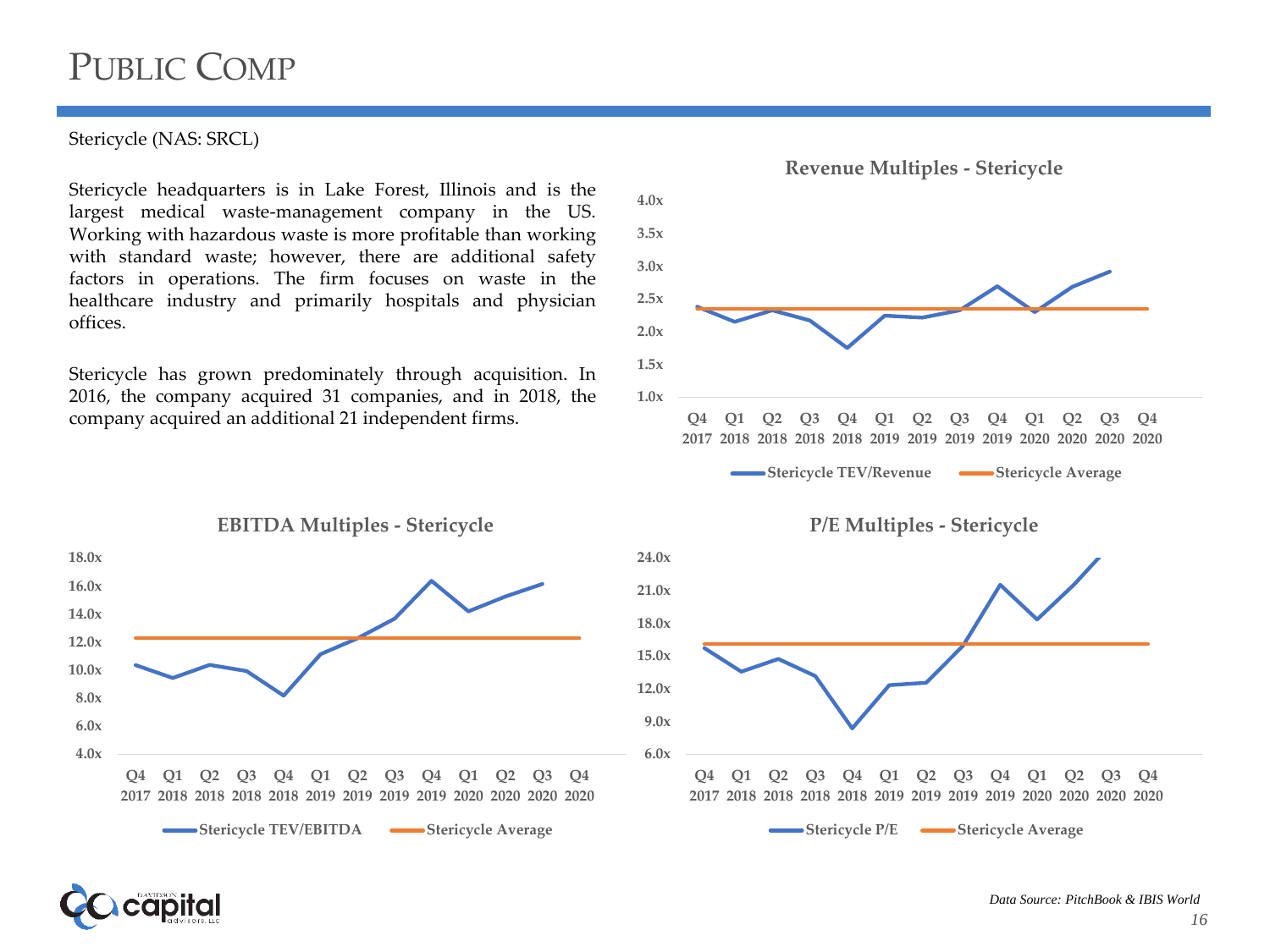#### Clean Harbors (NYS: CLH)

Clean Harbors' operations in the waste collection space accounts for a small portion of the company's total revenue. However, the company is the largest hazardous waste collection, management, and remediation company in the US. Across the US and Canada, the company has over 480 service locations, 9 incinerators, and 9 commercial landfills.

Clean Harbors acquired Cyn Environmental Services in August 2018 and Veolia North America for \$120M in February 2018.







#### **EBITDA Multiples - Clean Harbors**





**13.0x**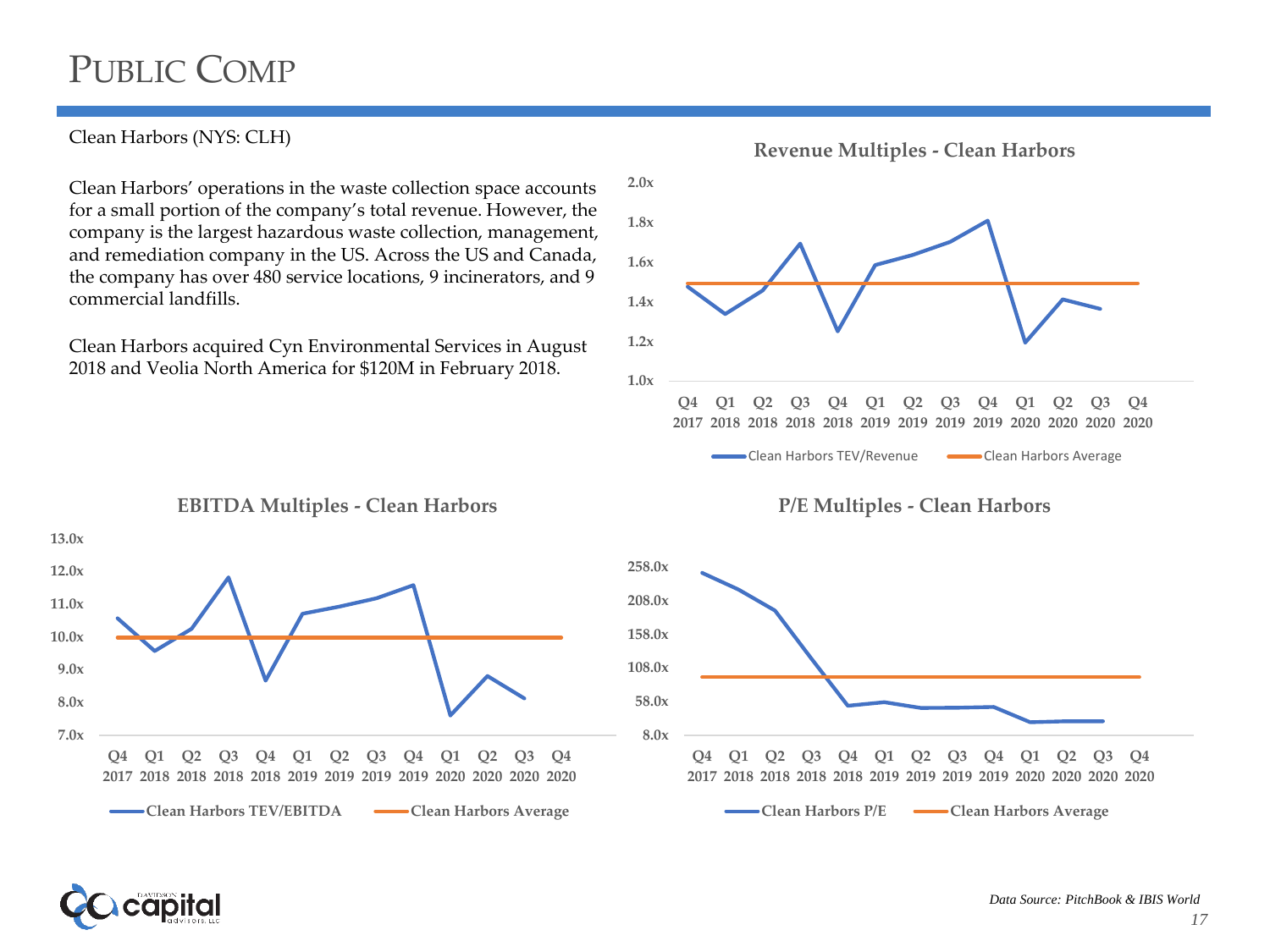#### **Robert S. Cashion Managing Director, Investment Banking and Advisory Services**

Prior to joining Davidson Capital Advisors, Mr. Cashion spent over 20 years in the financial services industry. He manages the firm's overall corporate finance and consulting practice where he oversees and executes the firm's investment banking, advisory and capital raising engagements.

Mr. Cashion worked with several financial institutions and consulting firms delivering investment banking, leveraged finance, consulting and restructuring services. He worked with Bank of America Merrill Lynch and its predecessor firms in the High Grade Capital Markets, Corporate Finance and the Special Situations group.

Mr. Cashion has been involved in industry sectors including general industrial, distribution, business services, retail, technology and healthcare. Mr. Cashion holds B.A. Education, B.S. Accounting, and an MBA from the University of North Carolina. He is a Certified Public Accountant and holds FINRA 7, 63 and 79 securities licenses.



*980-237-9474 | Direct robert.cashion@davcapadvisors.com*



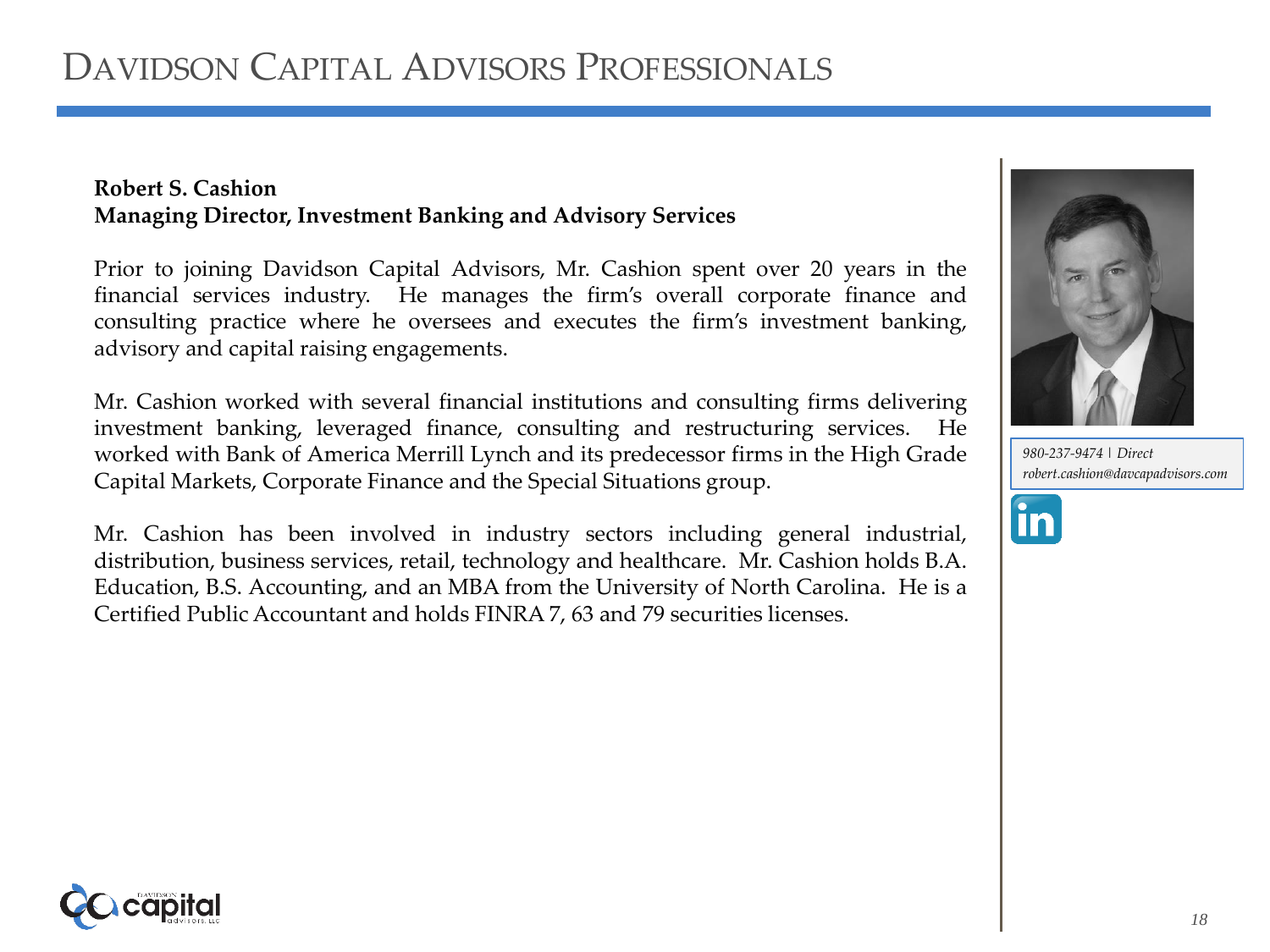### **Elizabeth Folger Managing Director, Institutional Client Coverage**

Prior to joining Davidson Capital Advisors, Ms. Folger spent 16 years in the financial services industry in a variety of functions, most recently with Bank of America Merrill Lynch and its predecessor firms. She manages the sales and auction processes for the firm's sell side M&A and capital raising engagements. Her deep experience in the sales and trading has resulted in excellent execution for our client's projects.

She worked in the Loan Syndication Sales Group, headquartered in Charlotte, with her primary responsibilities for sales and distribution of syndicated loans for middle market and large corporate credits. Also, Ms. Folger worked on the Corporate Bond Trading desk where she managed and traded risk positions of \$50-\$100 million of intermediate term bank and finance paper.

Ms. Folger has been involved in a variety of sectors including general industrial, distribution, business services, retail, technology and healthcare. She holds a Bachelor of Arts from Hollins University.



*980-237-9474 | Direct beth.folger@davcapadvisors.com*